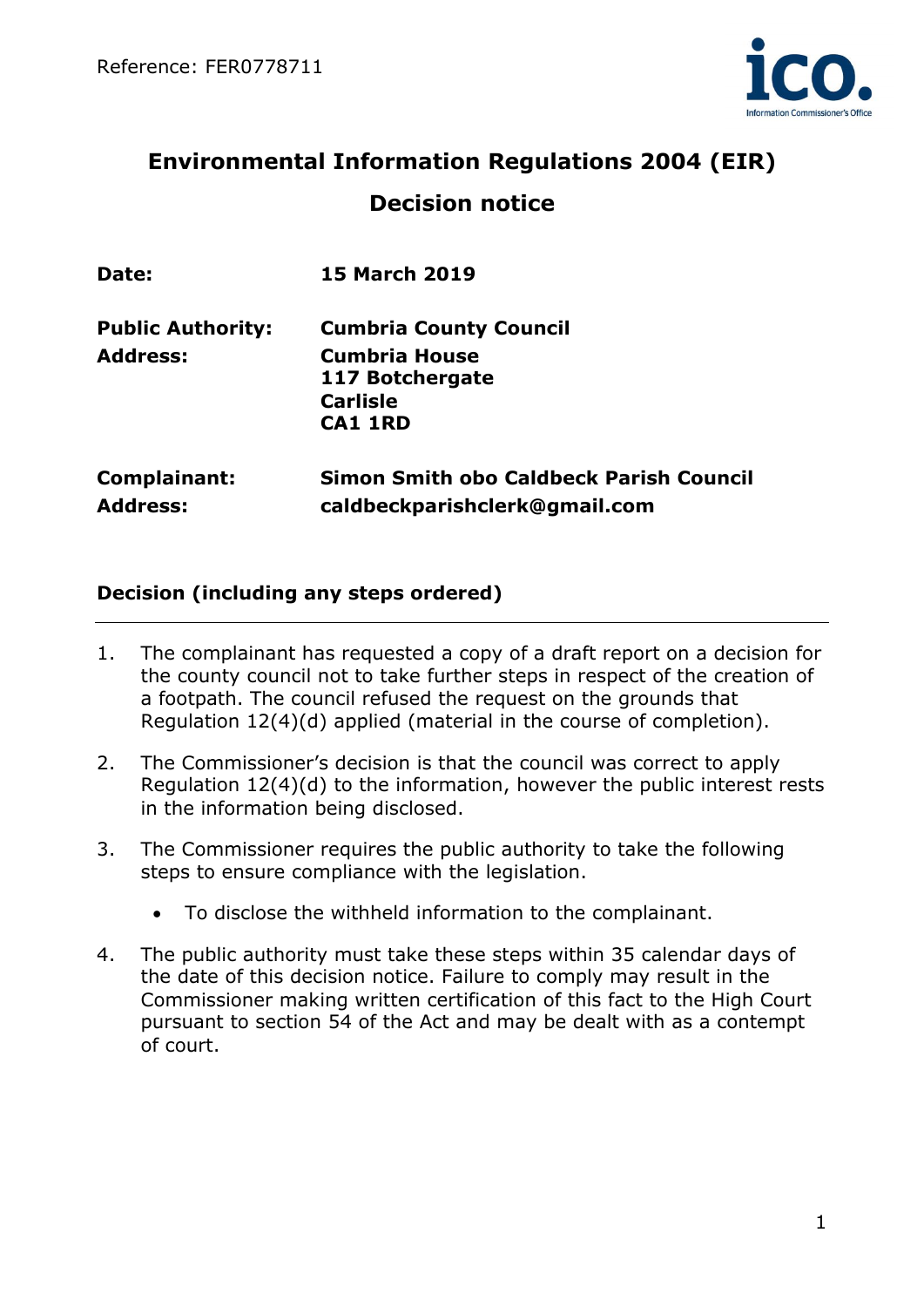

## **Request and response**

5. On 2 April 2018 the complainant wrote to council and requested information in the following terms:

*"We have asked for a copy of [name of individual redacted]'s report and the County Council's conclusions in response but have received nothing, despite numerous reminders.*

*Given the criticisms made of the County Council's handling of the entire footpath issue, the Parish Council is somewhat surprised that there seems to be such a lack of urgency to resolve matters where we simply have no idea of timescales and intentions. Your complaints procedure states that a written response is expected within 15 working days of triggering the review stage. It is now 9 weeks since we met [name of individual redacted] and 12 weeks since the original date for a reply set by the County Council under your procedures.*

*The Parish Council therefore asks you directly for a copy of [name of individual redacted]'s report and for the County Council's conclusions in response to the report. Please take this request as being under the Freedom of Information Act."*

- 6. The council responded on 14 May 2018. It provided a copy of the final report, dated 26 April 2018.
- 7. On 29 May 2018 the complainant wrote back to the council. Amongst other things he requested a copy of the draft report dated 21 February 2018. On 30 May 2018 the complainant made a further request for information.
- 8. The council responded on 10 July 2018. It provided the majority of information and this was not been questioned further by the complainant. However the council said that the report on 21 February 2018 was a draft report and withheld the information under Regulation 12(4)(d). It also set out its reasons as to why it considered that the public interest rests in the draft report being withheld. The complainant argues that a copy of the draft report should have been disclosed to him.
- 9. Following an internal review the council wrote to the complainant on 16 August 2018. It upheld its initial decision.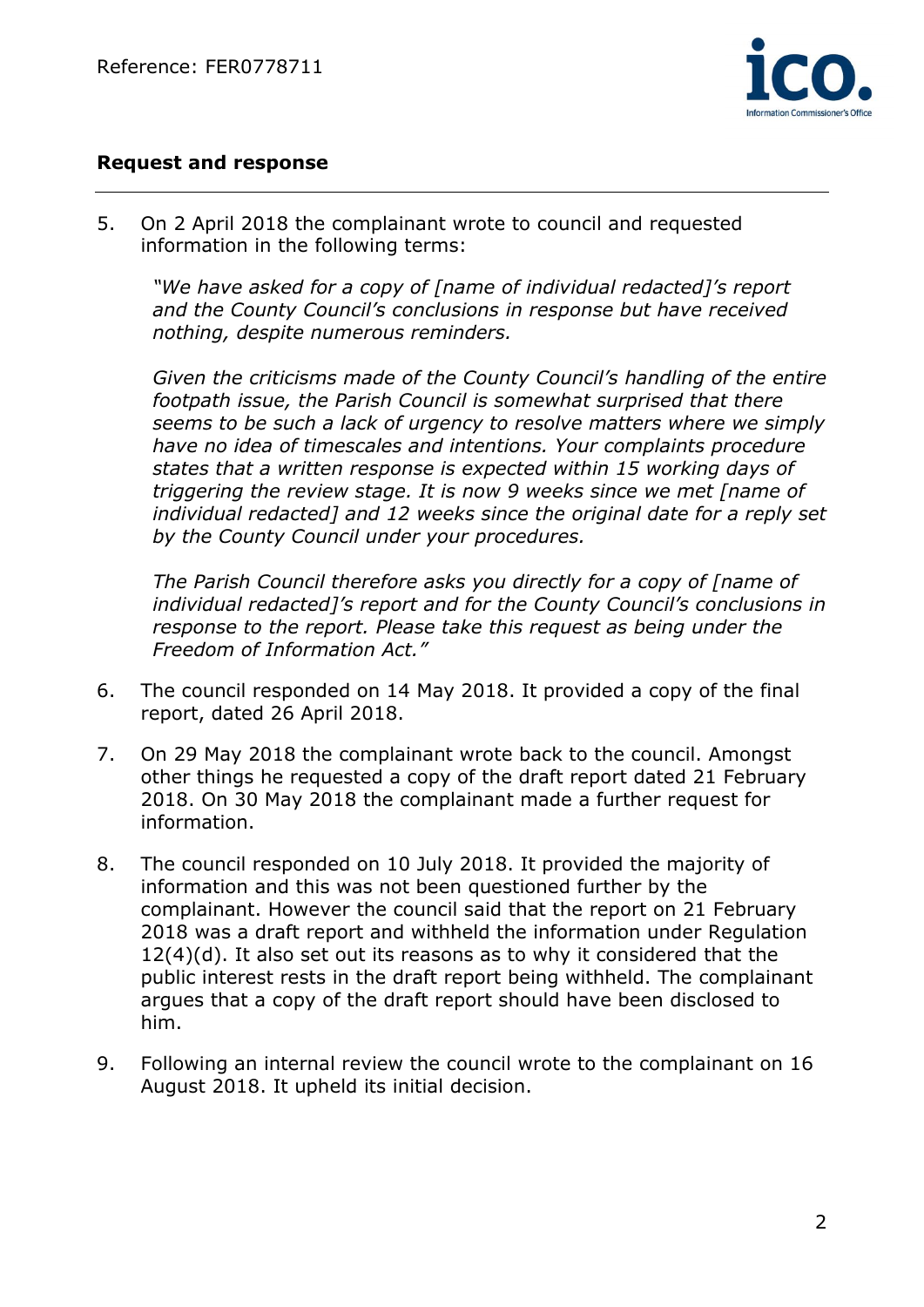

# **Scope of the case**

- 10. The complainant contacted the Commissioner 21 August 2018 to complain about the way his request for information had been handled. He complained that information should have been disclosed, but also questioned whether the information should have been considered under the FOI Act rather than under the EIR.
- 11. The Commissioner considers the complaint to be that a copy of the report dated 21 February 2018 should have been disclosed in response to his request for information. As part of her consideration the Commissioner will also consider whether the council was correct to consider the information under the EIR rather than under the FOI Act.

#### **Reasons for decision**

 $\overline{a}$ 

Is the information environmental information

- 12. Regulation 2 of the EIR provides a definition of 'environmental information' for the purposes of the  $EIR<sup>1</sup>$ .
- 13. The draft report relates to an earlier decision that the county council would not support a proposal from a Parish Council that a new public footpath be designated. The new footpath would have involved work in establishing the footpath, making it suitable for pushchairs etc., and would therefore have involved activities which would have changed the elements of the landscape of the surrounding area.
- 14. Having considered the definition provided in Regulation 2, the Commissioner is satisfied that the information falls within the definition provided in Regulation 2(c). It is information on a measure or an activity likely to affect the elements of the environment, and, in particular, the landscape, as outlined in Regulation 2(a)
- 15. The Commissioner is therefore satisfied that the information is environmental information for the purposes of the EIR.

<sup>1</sup> <http://www.legislation.gov.uk/uksi/2004/3391/contents/made>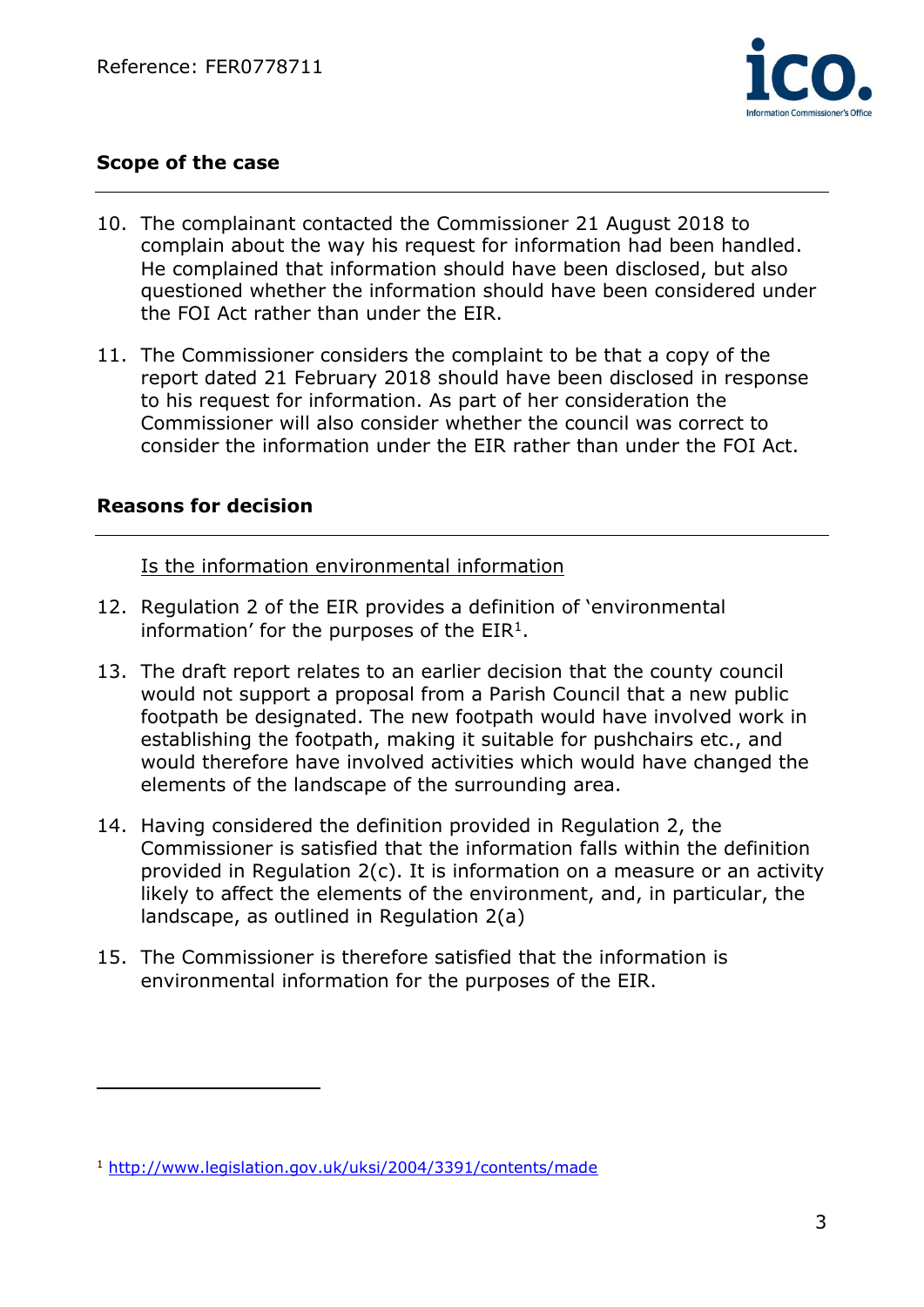$\overline{a}$ 



## Regulation 12(4)(d)

- 16. Regulation 12(4)(d) provides that a public authority may refuse to disclose information to the extent that: *"(d) the request relates to material which is still in the course of completion, to unfinished documents or to incomplete data;"*
- 17. The council argues that the requested report dated, 21 February 2018, is only a draft report. It points to the fact that the final report was issued on 26 April 2018. A copy of the final report was provided to the complainant in response to his request for information of 2 April 2018.
- 18. In support of its arguments, the council provided the Commissioner with a copy of an email between the writer of the report, an assistant director at the council, and others. This email clearly states that the report is a draft report, and the wording used within that email clearly establishes the writer's acceptance that further amendments may be necessary before the review is completed.
- 19. The Commissioner's guidance on the application of Regulation 12(4)(d) refers to the Information Tribunal case of *Secretary of State for Transport v the Information Commissioner (EA/2008/0052, 5 May 2009)*. That case *"concerned a request for the first draft of a study prepared by Sir Rod Eddington on the links between transport and the UK's productivity, growth and stability in the context of sustainable development". The Department of Transport had published the final version of the study, but the request was for the draft version. The Tribunal found at paragraph 81 that the status of the draft "does not change simply because a final version exists" and at paragraph 82 that "the Draft Report is, by its very name and giving the words their logical meaning, an unfinished document."*
- 20. However, in the Upper Tribunal case of *Highways England Company Ltd v Information Commissioner & Manisty [GIA/1589/2018]<sup>2</sup> ,* Judge Jacobs found that:

"*Similarly, the mere status of something as a draft alone does not automatically bring it under the exception. The words 'in the course of completion' suggest that the term refers to individual documents that are actively being worked on by the public authority. Once these documents are no longer in the 'course of completion' they may be* 

<sup>2</sup> [https://www.gov.uk/administrative-appeals-tribunal-decisions/highways-england](https://www.gov.uk/administrative-appeals-tribunal-decisions/highways-england-company-ltd-v-information-commissioner-and-henry-manisty-2018-ukut-423-aac)[company-ltd-v-information-commissioner-and-henry-manisty-2018-ukut-423-aac](https://www.gov.uk/administrative-appeals-tribunal-decisions/highways-england-company-ltd-v-information-commissioner-and-henry-manisty-2018-ukut-423-aac)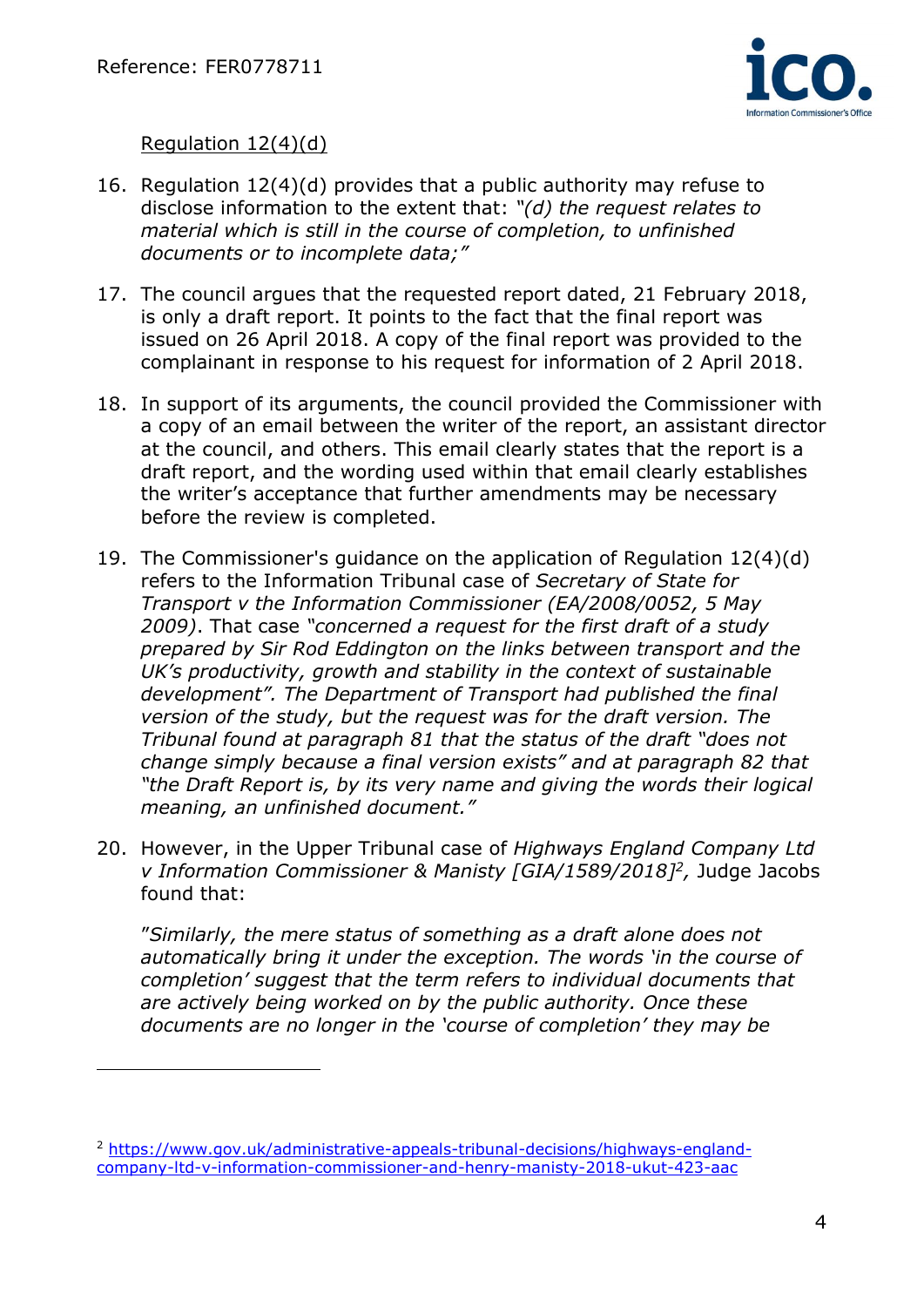

*released, even if they are still unfinished and even if the decision to which they pertain has not been resolved. 'In the course of completion' suggests that the document will have more work done on it within some reasonable time frame"*

- 21. In essence therefore, if the document is a draft report this strongly suggests that it is material in the course of completion. However, the Upper Tribunal's decision in the *Highways England* case considers that, further to this, there must also be evidence that the material was still actively being worked on by the public authority before the exception is engaged.
- 22. Having considered the above, the Commissioner is satisfied that the report of 21 February 2018 was a draft report for the purposes of the Regulations. Further to this, whilst the draft of 21 February 2018 had been completed, it was clear from the email communicating the report that, at that time, the material was still in the course of completion and that further changes to that document would potentially be made following a review by the recipients of that document. The fact that the report was being sent for review is, in itself, conclusive evidence that it was still in the process of being worked on by the council. A final view had not been reached and the document was intended as a foundation for further discussion. It is therefore clear that the draft version of the report dated 21 February 2018 was material in the course of completion.
- 23. The Commissioner has therefore decided that the exception in Regulation 12(4)(d) was therefore correctly engaged by the council as regards this information.

#### The public interest

- 24. Regulation 12(4)(d) is subject to a public interest test. The test is set out in Regulation 12(1)(b). The test is whether *"in all the circumstances of the case, the public interest in maintaining the exception outweighs the public interest in disclosing the information"*.
- 25. When carrying out the test, Regulation 12(2) provides a presumption towards the disclosure of the information.

#### The public interest in the information being disclosed

26. The complainant argues that he understood from the council that its review of its decision would encompass the actual grounds and the final decision taken by it not to take forward the footpath proposal. The final report which was issued in April however is actually a review of the processes which the council undertook in reaching that decision. It did not review the merits of the decision which was taken. In his letter of complaint to the Commissioner he stated: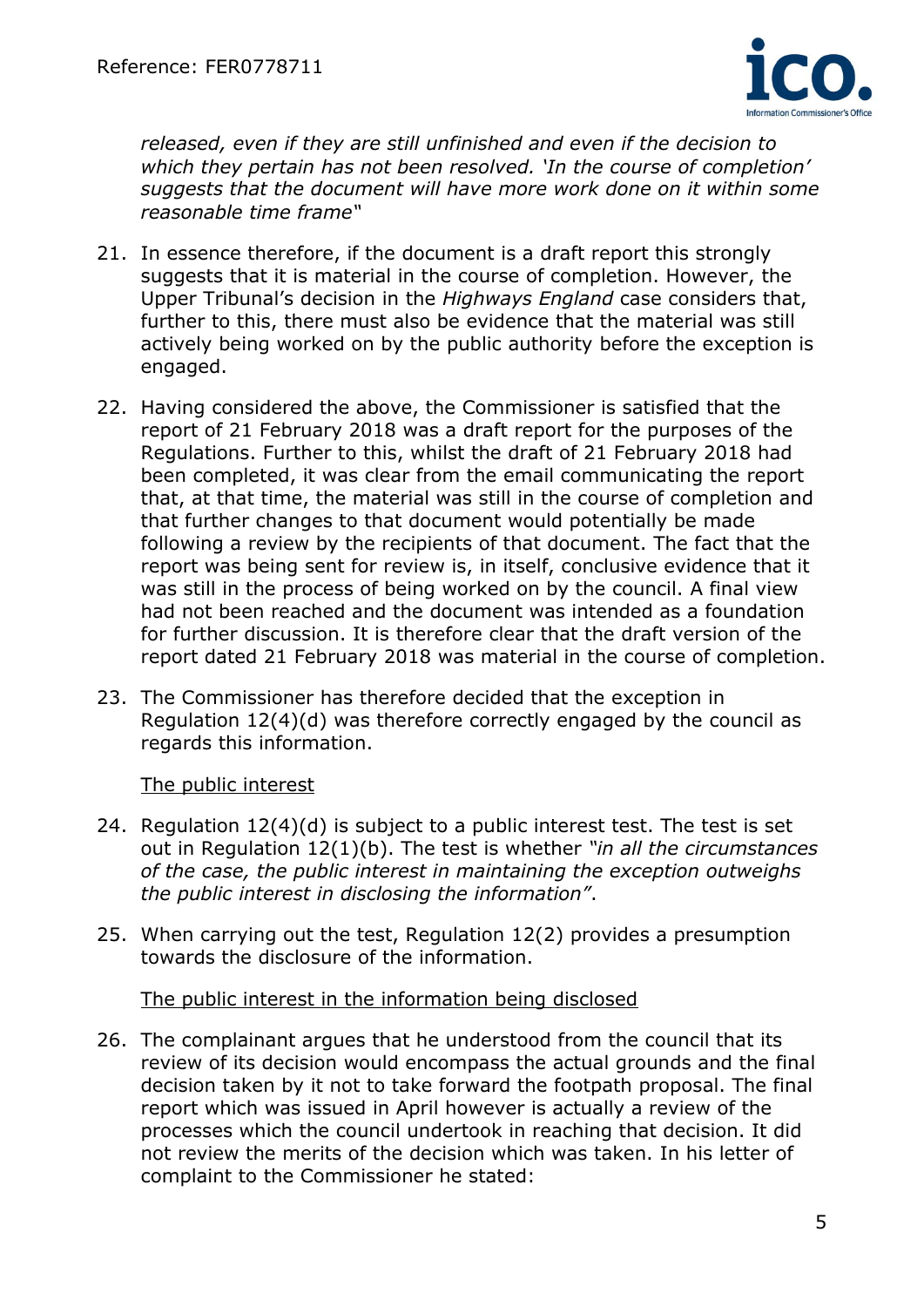

*"[Name of council officer redacted] assured us on 5 February 2018 he was dealing with the merits of the decision, he completed the review just over 2 weeks later, then nearly 12 weeks later we were sent his review which states categorically that he had only been instructed to review the process of the officer decision and not the merits, but that instruction cannot be produced."*

- 27. The complainant argues that the final review states that the Chief Executive commissioned a review tasked with finding out whether the decision-making process was appropriately followed. However, when a request was made by the complainant asking for this document he was told that the no written instruction had been made – the instruction had only been made verbally. He argues that the limitation of the review in the final report contradicts assurances he had been provided with previously by the reviewer, an Assistant Director at the council, that the entire decision could be reviewed and reconsidered.
- 28. He therefore argues that *"It therefore behoves the County Council to produce the 21 February 2018 report to show whether his completed review at that point included the merits of the County Council's officer decision which we sought to review, as he had assured us he would, and whether he was subsequently instructed to confine his report to reviewing processes after his report dated 21 February 2018 was seen by the Chief Executive.*
- 29. The complainant argues that the majority of the community are strongly in favour of the creation of the footpath. It argues that members of the public walking between the village of Caldbeck and a neighbouring village are forced, in parts of the journey, to walk along the road where there are no grass verges, creating a danger to both pedestrians and other road users.
- 30. The complainant highlights that the parish council was to pay for the majority of the work required to create the footpath through a £100,000 gift for that purpose, but that this will be withdrawn if the footpath is not forthcoming. It argues that local Members of Parliament and the Lake District National Park are broadly supportive of the need for the footpath.
- 31. He argues therefore that the grounds for the creation of the footpath are very strong, and that there is an associated public interest in the council being as transparent as possible about what has occurred and why the review report does not include the grounds which the decision was based upon, as well as reviewing the actual decision itself.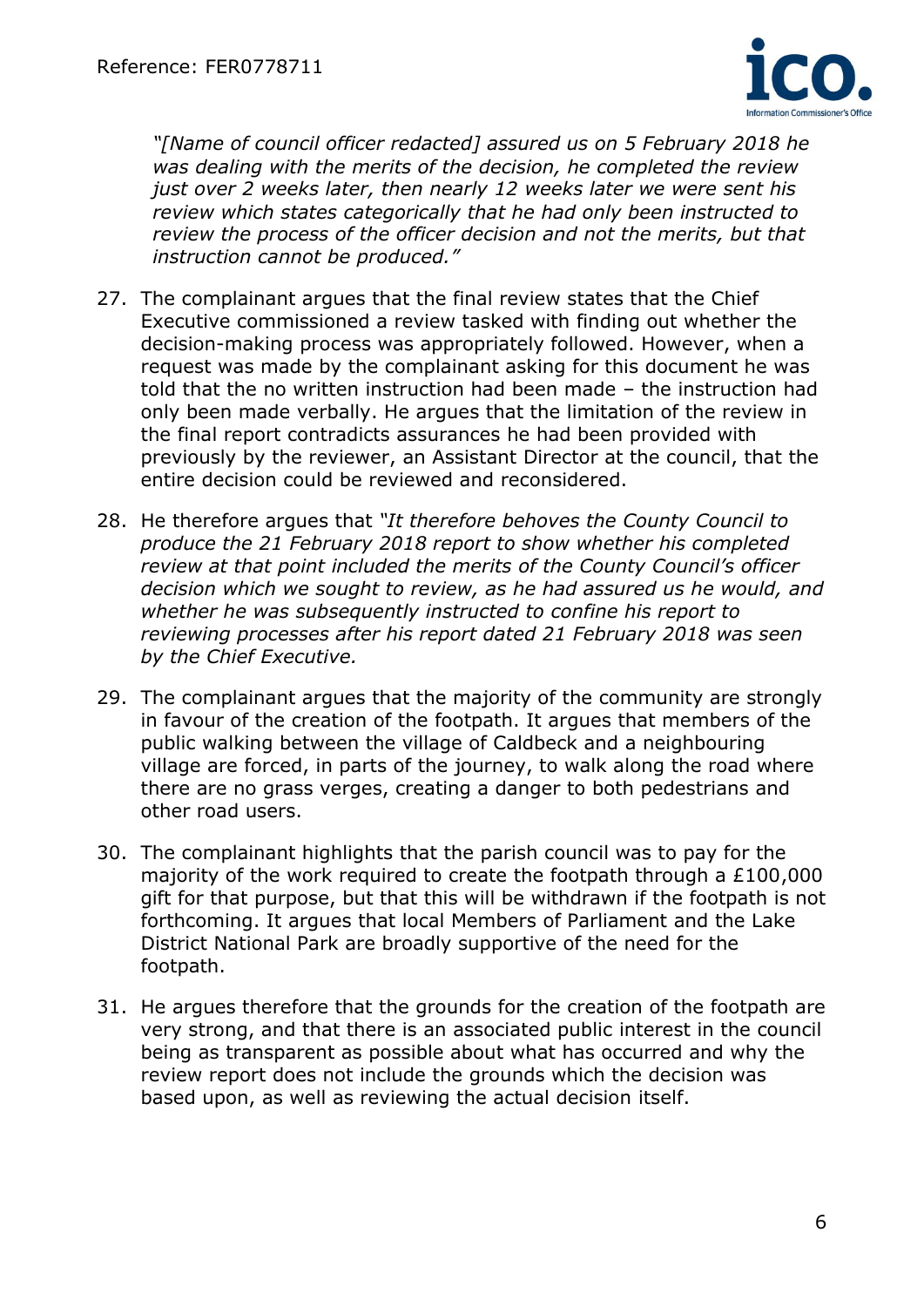

The public interest in the exception being maintained.

- 32. The council argues that the central public interest in the exception being maintained relates to the chilling affect which would occur if the draft report is disclosed. It further argues that the council require a safe space in which to fully and frankly discuss the information which it needs to consider in order to reach, or review a decision, and the disclosure of a draft document such as this would intrude upon its ability to do so.
- 33. It argues that:
	- There is a strong public interest in ensuring that Council officials have a 'safe space' to work candidly and freely without being concerned that information could be released in a form where it is potentially misleading.
	- Releasing incomplete information runs the risk of misleading public debate.
	- The public interest has already been met with the disclosure of the completed report.
- 34. It further argues that *"The Council considers that effective decision making depends on sound evidence and candid communications that allow a full consideration of all the options without any concern over premature disclosure. Decisions need to be thoroughly evaluated and this can only happen when all parties have the confidence that there is no risk of those exchanges being prematurely disclosed. There is a strong public interest in maintaining the safe space for Council officers to debate live issues and reach decisions away from external interference. The Council also highlights that the report has now been completed and has already been disclosed.*

The Commissioner's conclusions

- 35. The Commissioner must firstly point out that her decision cannot take into account the public interest in the creation of the footpath. That is not a decision which she is able to consider. The Commissioner must therefore disregard the substance of that decision insofar as her decision on this case is concerned as she has no remit to comment or have an opinion on this.
- 36. The Commissioner understands the complainant's concern that the final review only considered the procedures leading to the decision, rather than reviewing the actual decision itself. He argues that the council had led him to believe that the review would specifically address the merits of the decision which was reached rather than simply the process with which the decision was reached.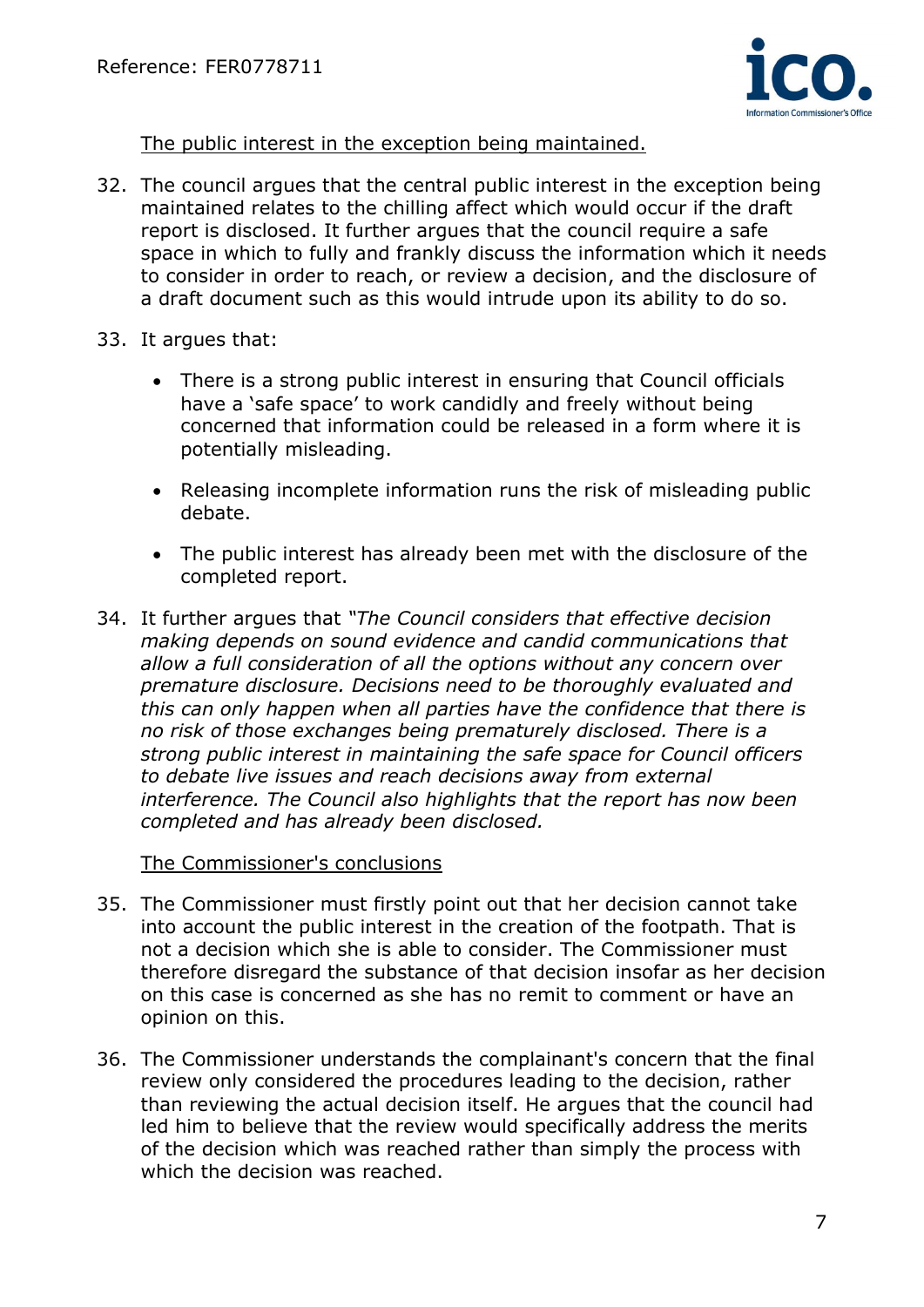

- 37. The Commissioner accepts the council's argument that a disclosure of a draft review during the period where this was still under consideration risks impinging upon the safe space which the council required when reaching its decision on the review. The intention behind the exception is to protect this 'safe space' particularly in relation to the development of policy. The same principles apply in this case. She notes however that the final report had been issued by the point of the complainant's request of 29 May 2018. At that point, the review had been completed and the council's decision not to support the footpath remained in place. At the point of receiving the request therefore the council did not require a safe space in which to discuss and determine the way forward. That had already occurred.
- 38. The council argues that where the issue is of public concern, a disclosure of the information risks misleading the public. The Commissioner considers that this would easily have been resolved by the council by providing an explanatory note with the disclosure of the draft report. Additionally, as the final version of the report had already been disclosed it was open to the council to explain any differences between the draft and the final version if it believes that the disclosure of the draft copy would mislead in some way. The Commissioner does not therefore consider that this is a strong public interest argument for the exception being maintained in this case
- 39. The Commissioner understands the council's view that a disclosure could have a chilling effect. If information on the 'current thinking' in a position were to be disclosed prior to the final decision being reached the risk is that reviewers would fail to be candid within such documents in case a request was received prior to the final decision being issued and this caused further questioning of the councils final decision. In effect, disclosing 'current thinking' prior to the final decision being made may ultimately result in further correspondence and arguments being received from the public and interested parties. This could make the final decision harder to make, and could ultimately delay its final decision.
- 40. Whilst the Commissioner recognises that this argument has some weight, in this case the decision had already been taken not to support the footpath, and the final review of that decision had already been made and disclosed in response to the complainant's earlier request for information.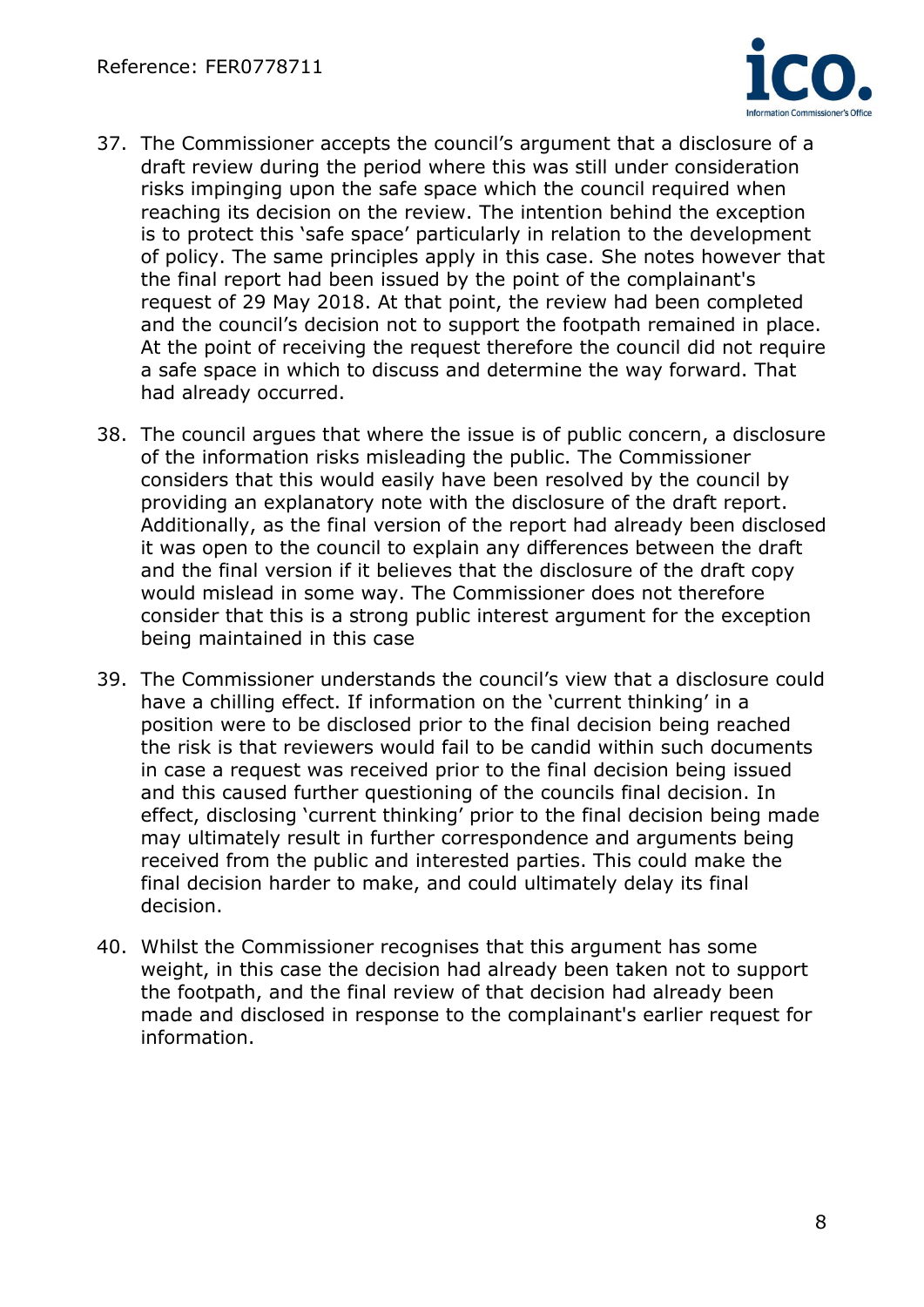

- 41. In her guidance on the application of Regulation  $12(4)(d)^3$  the Commissioner notes, at paragraph 18, the Tribunals decision in the case of *The Department for Education and Skills v the Information Commissioner and the Evening Standard (EA/2006/0006)*. At paragraph 75 of that decision the Tribunal referred to civil servants having *"the courage and independence that has been the hallmark of our civil servants since the Northcote - Trevelyan reforms".*
- 42. The Commissioner's guidance further states that "*Officials also have a responsibility to provide information and advice as part of their job, whether or not it may subsequently be disclosed under the EIR".*
- 43. The author of the review is an Assistant Director at the council. The Commissioner considers that senior officers should have the courage and independence not to be dissuaded from providing the information which is required in order for the review to reach a fully informed decision, and on this basis the disclosure of this information should not have the effect of creating a significant chilling effect for such reviews in the future. The Commissioner therefore considers that the chilling effect arguments do not hold a great deal of weight in this case.
- 44. The issue of the footpath has important health and safety implications for people using the proposed pathway. The complainant argues that the majority of the community want the footpath created, and that the parish council and other organisations are supportive of its creation. The council's refusal of the request states that the central issue was the risk posed of judicial reviews being taken by objectors to the development of the footpath. It also considered that the Parish council's funding for the development would not cover any subsequent costs for any legal work involved. The decision was taken at officer level rather than by elected members, but the council clarified that the decision was reached following a meeting between the officer, elected members and portfolio holders.
- 45. The content of the draft review may be relatively immaterial to any future consideration or appeal of the council's decision. The council made its decision and its review found that the decision was taken appropriately. Supporters of the footpath therefore have the option to consider what avenues of appeal are open to challenge the decision of the council on this basis.

<sup>3</sup> [https://ico.org.uk/media/for-](https://ico.org.uk/media/for-organisations/documents/1637/eir_material_in_the_course_of_completion.pdf)

 $\overline{a}$ 

[organisations/documents/1637/eir\\_material\\_in\\_the\\_course\\_of\\_completion.pdf](https://ico.org.uk/media/for-organisations/documents/1637/eir_material_in_the_course_of_completion.pdf)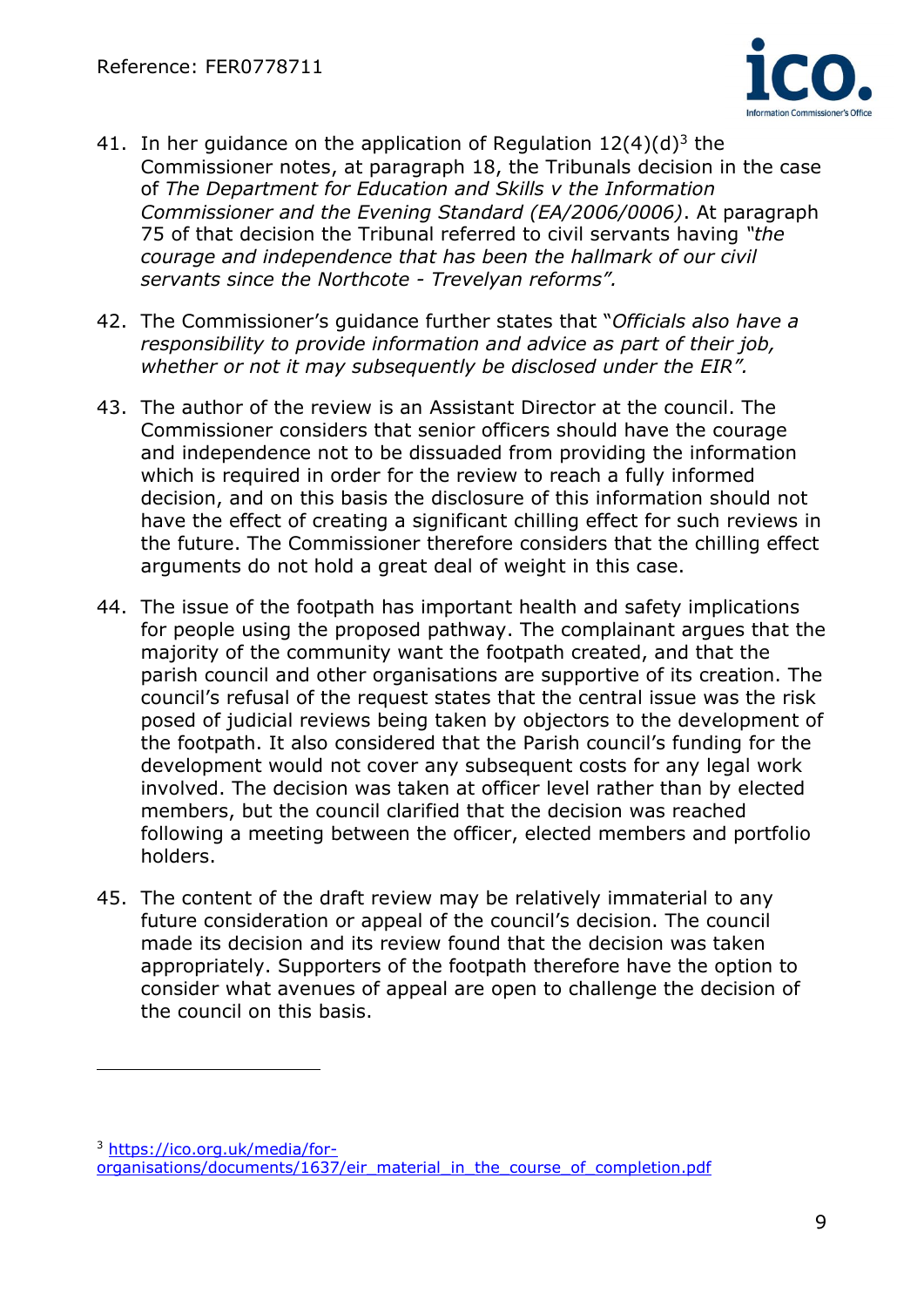

- 46. Nevertheless the Commissioner has taken into account that the complainant was effectively left confused as to the exact scope of the review following his initial discussions with the officer carrying out the review. She also notes that the relevant council leaflet which was provided to the complainant outlining the review procedure does not specify the scope such reviews will take with clarity.
- 47. A disclosure would create greater transparency on the councils review processes. There is a strong public interest in allowing members of the public to be able to obtain a better understanding the review process given that the complainant appears to have either misunderstood, or been misinformed, as to the scope of the review which would occur in his case.
- 48. The Commissioner therefore recognises a strong public interest in the disclosure of the information. Disclosure would create greater transparency on the process and form which the review took, and will allow the public and the council to consider whether there were any issues with that process which could have been made clearer for the purposes of future reviews of a similar nature.
- 49. Having considered the above the Commissioner's decision is that the public interest rests in the disclosure of the information.